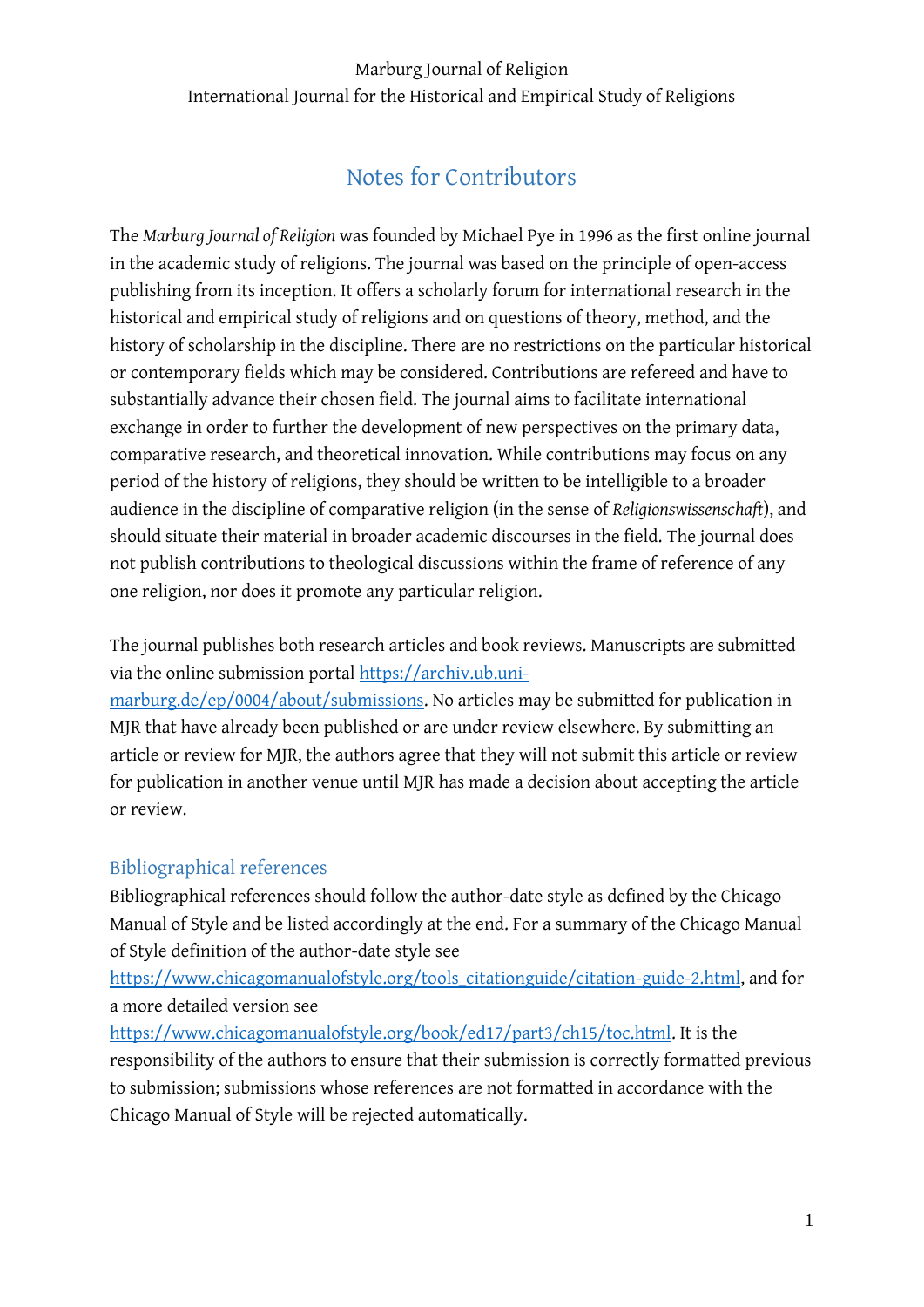# Structure of articles

The article should be preceded by an abstract in English of no more than 250 words in length, a list of keywords, and the name and affiliation of the author(s). The hierarchy of headings should be made clear by using a numbering system  $(1, ..., 1.1, ...,$ 1.1.1. ....; etc.).

#### Language

It is the responsibility of authors to ensure that the language of their submission is grammatically correct and stylistically adequate for an academic venue. Non-native speakers of English are kindly requested to have their contribution checked by a native speaker. This language-check does not have to be done pre-submission, but can be done after an article has been accepted for publication.

# Technical requirements

Contributions should be written using a current text processing software and submitted in either .docx or .rtf format using the font Gentium Plus (available for free download at [https://software.sil.org/gentium/\)](https://software.sil.org/gentium/), 12 pt. size, 1.0 line spacing, page format A4, with page numbers on the bottom right-hand corner. Word division by syllables at the ends of lines should not be used, as it causes major problems in the production process.

# Illustrations

Illustrations should be embedded in the text file at the correct place as well as sent as separate high-resolution image files (.TIFF or .JPG). A caption that includes a copyright notice is placed directly below every illustration. Authors have to ensure that they have permission to use any illustrations they want to include and are solely liable to cover any costs arising from them.

#### **Ouotations**

Quotations are set in single quotation marks, in the English style; quotations within quotations are set in double quotation marks. Quotations more than two lines in length are presented as indented block quotations. Indentation should be 0.7 cm.

#### **Notes**

Endnotes are not used. Footnotes can be used, but should be used sparingly if the subject matter allows so.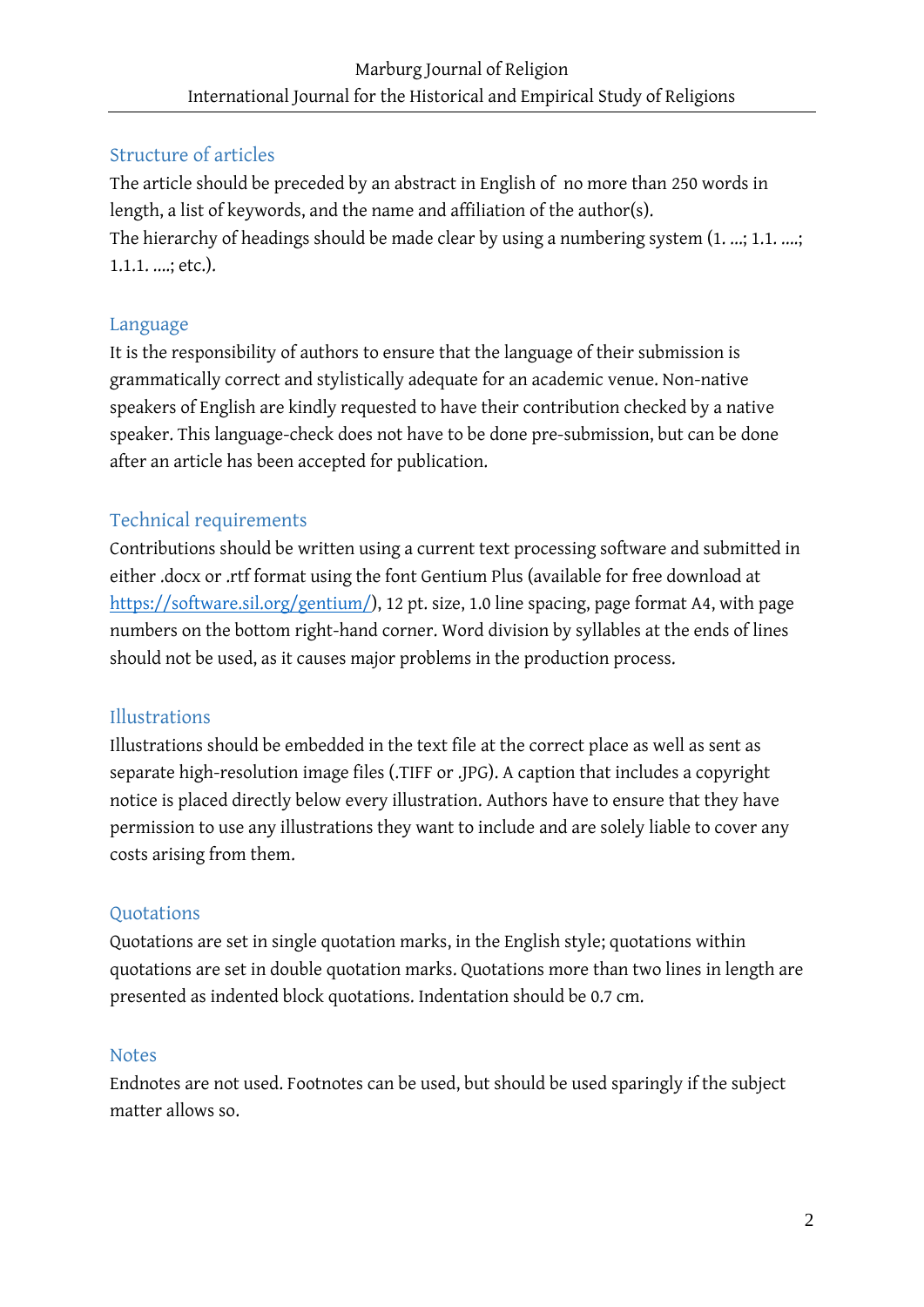#### Books for review

The journal publishes reviews of academic books on theory, method, and history in the field of the study of religions. Book reviews should be submitted through the same online portal as research articles. Books for review should be sent to:

Maike Wachs Sekretariat Philipps-Universität Marburg Institut für Sozialanthropologie und Religionswissenschaft Religionskundliche Sammlung Landgraf-Philipp-Str. 4 D-35037 Marburg Germany

The journal does not guarantee that a book sent to the journal will also be reviewed. Books sent for review cannot be returned. By sending books to the journal, the sender agrees that books for which a reviewer is not found are donated to the library of the Institut für Sozialanthropologie und Religionswissenschaft.

# Review Process

Research articles for publication in the journal are peer reviewed, that is, they are anonymously and critically considered by academics with appropriate expertise. Editorial suggestions may then be made relating to content, style, and language. Responsibility for the final text remains with the author. The final decision about publication rests with the editorial team, i.e. the Editor in consultation with the Co-Editors. The peer review policy did not apply to a small number of early articles, and it does not apply to editorials or reviews. A decision on the publication of book reviews is made by the editor and the editorial board.

Authors are requested to suggest three possible academic reviewers for their submission, who must be acknowledged specialists in the pertinent field of research.

# Open Access Policy

The journal provides immediate Open Access to its content on the principle that making research freely available to the public supports a greater global exchange of knowledge.

# Copyright

Overall copyright is assigned to Marburg Journal of Religion. Authors retain copyright for individual contributions and grant the journal right of first publication with the work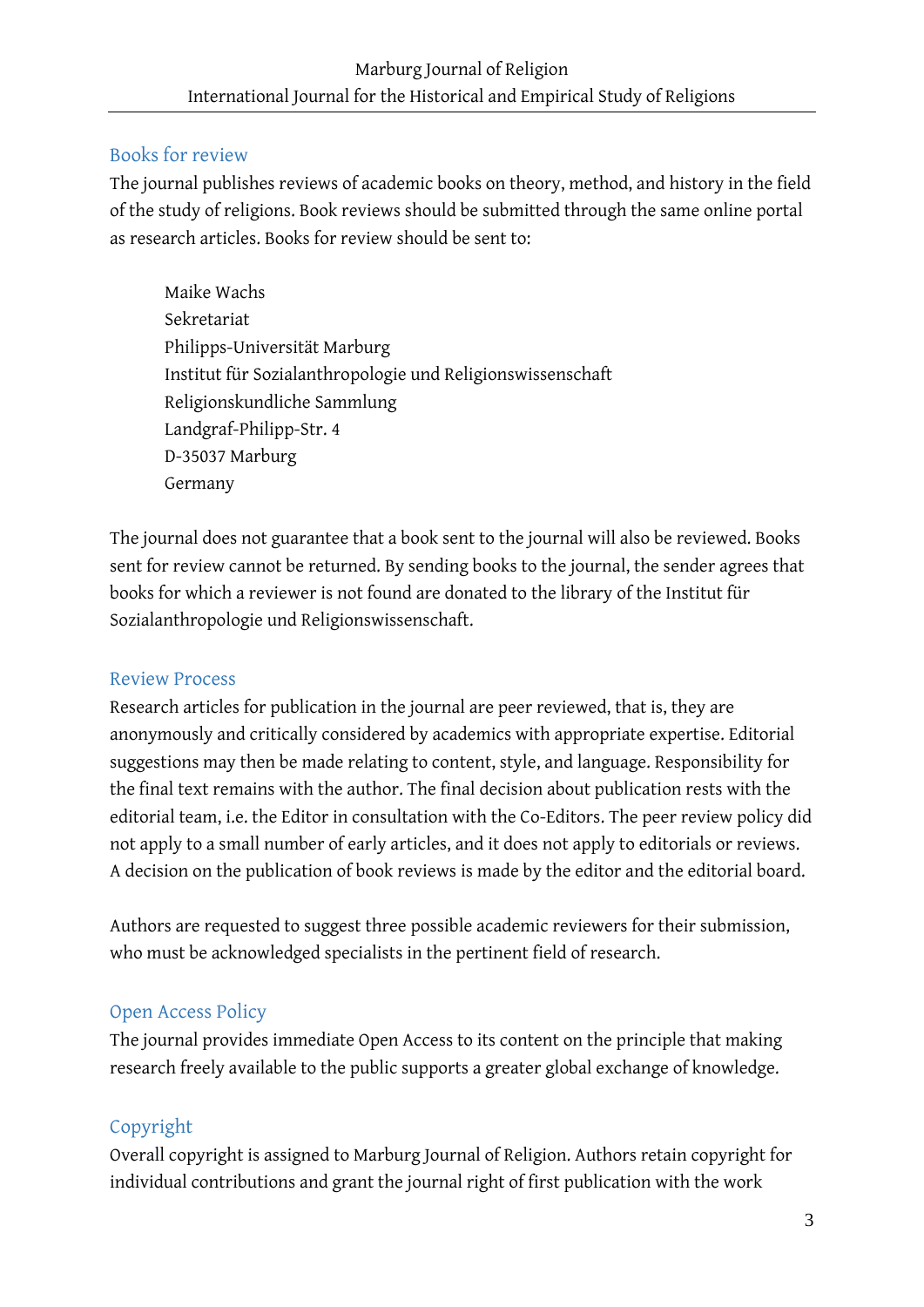simultaneously licensed under a Creative Commons Attribution-NonCommercial-ShareAlike License that allows others to share the work with an acknowledgement of the work's authorship and initial publication in this journal.

In the case of multi-authored articles, it is the sole responsibility of the corresponding author to ensure that their co-authors are informed about and agree to the submission of the article and its publication in its final form.

#### Privacy Statement

The names and email addresses entered in this journal site will be used exclusively for the stated purposes of this journal and will not be made available for any other purpose or to any other party.

#### Liability

No liability is accepted by the Editors or the University of Marburg for views expressed by authors, or for any breaches of copyright committed by authors.

# The Origins and Development of *Marburg Journal of Religion*

*Marburg Journal of Religion* was founded in 1996 as the first journal for the *study of religions* published entirely, and only, in digital form. It was conceived by its founding editor, Michael Pye, and technical assistance at the time was given by Richard Boehme, a student assistant in Marburg. In later years such assistance was provided by Doreen Wohlraab, who had also studied in Marburg. Editorial support was initially broadened by Peter Antes (Hannover) and Andreas Grünschloß (Göttingen), both professors of *Religionswissenschaft* at their respective universities. Step by step, an editorial advisory group was established and occasionally modified. Michael Pye retired as general editor in 2020. The editorship, led by Professor Edith Franke (Professor of *Religionswissenschaft*), remained in Marburg, as did the site of publication. The team has recently been strengthened by the addition of a Managing Editor, Matthias Egeler (München).

Academically, the concept of the journal was that it should be devoted centrally to the study of religions (*Religionswissenschaft*) in any cultural areas. Around this core discipline, with its various contributory strands, some flexibility has been permitted to allow for more widely ranging debate and interaction. On the other hand, religious or theological statements and arguments as such lay outside the envisioned scope. From the beginning, full account was taken of the advantages of an open-source journal which exists only in cyberspace and is not commercially driven. These advantages were above all as follows: no need to maintain a subscriber list for income, no printing or dispatch deadlines, no limitations of language, no obligatory prescription for the size of an issue. In these ways many of the constraints for commercial print publishing were avoided. On the other hand,